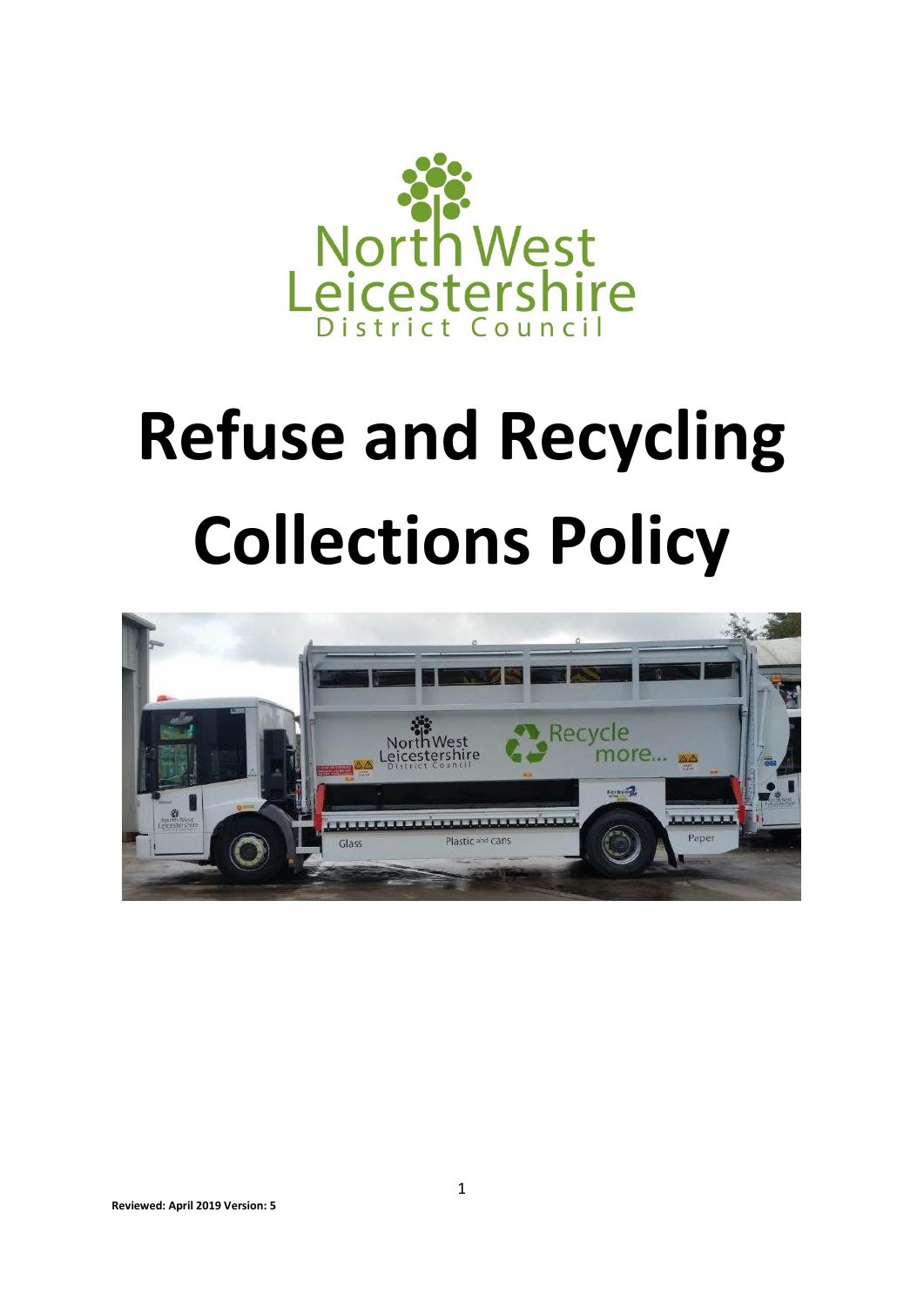| <b>Contents Page</b>                                       | p.2      |
|------------------------------------------------------------|----------|
| 1.0 Refuse and Recycling Collections Policy Overview       | p. 3 - 5 |
| 2.0 NWLDC Waste Charter                                    | p. 6     |
| 3.0 Waste and recycling containers collection points       | p. 7-8   |
| 4.0 Waste and recycling containers                         | p. 9     |
| 5.0 Replacement waste and recycling containers             | p. 10    |
| <b>6.0 Assisted collections</b>                            | p. 11    |
| 7.0 Other wastes including; bulky items and clinical waste | p. 12    |
| 8.0 Policy review details                                  | p. 13    |
| 9.0 Contact details                                        | p. 14    |
| Appendix 1 – Materials accepted for kerbside collection    | p. 15    |

**Approved by Cabinet 23 October 2013**

**Updated – 21 October 2014**

**Updated – 30 June 2015**

**Updated – 3 May 2018**

**Updated – 11 April 2019**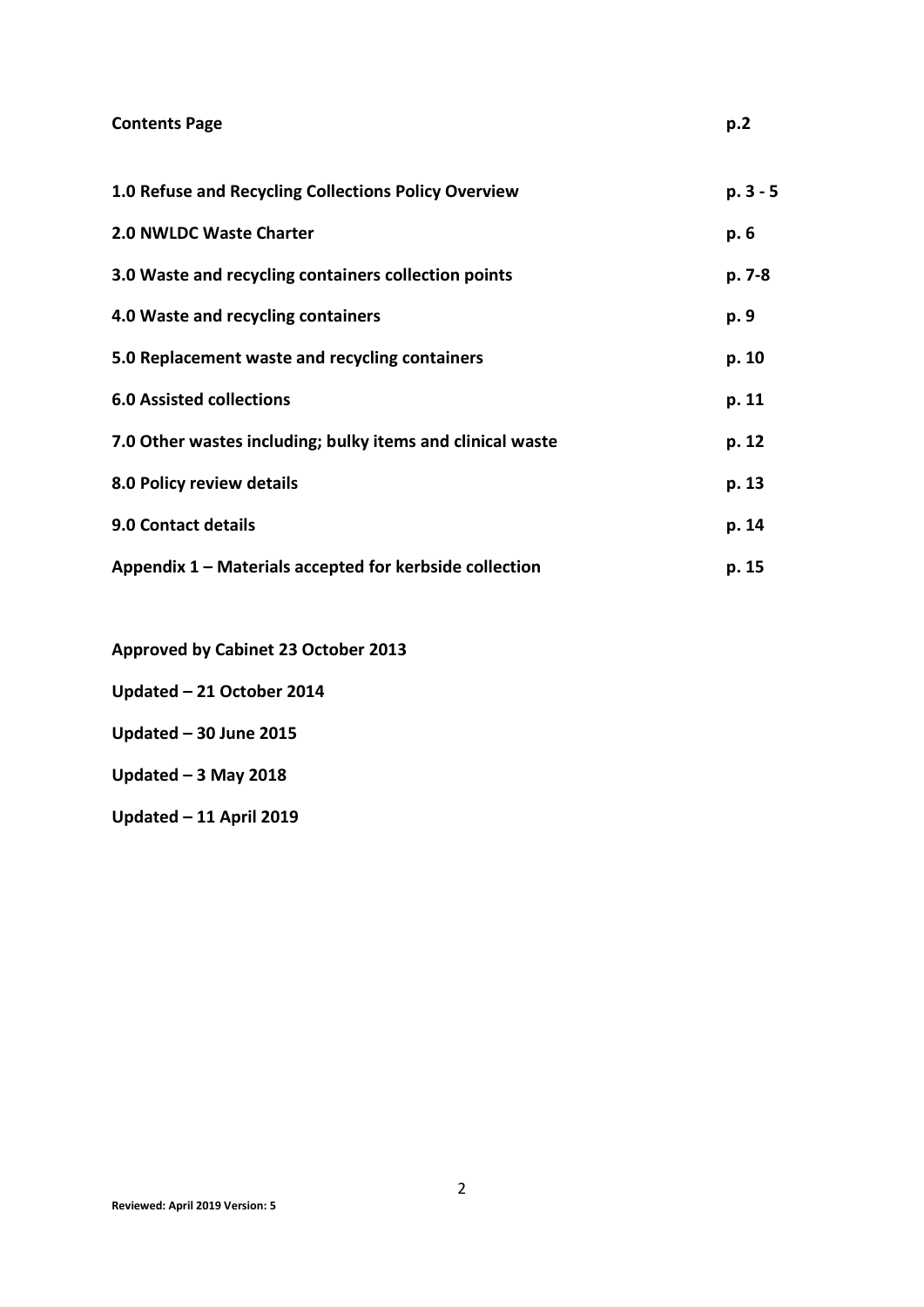# **1.0 Refuse and Recycling Collections Policy Overview**

North West Leicestershire District Council (NWLDC) is responsible for the collection of household refuse and recycling within the district. The purpose of this policy document is to provide a consistent approach to our refuse and recycling collections, informing residents how it operates and what to expect.

#### **Background**

Since 2003 the authority has improved its recycling performance from 6.8% in 2003 to 46.7% in 2014. This is represented by the chart below which also shows key milestones with regard to the refuse and recycling collection service.



*Chart 1 - Recycling Performance 2001 - 2014*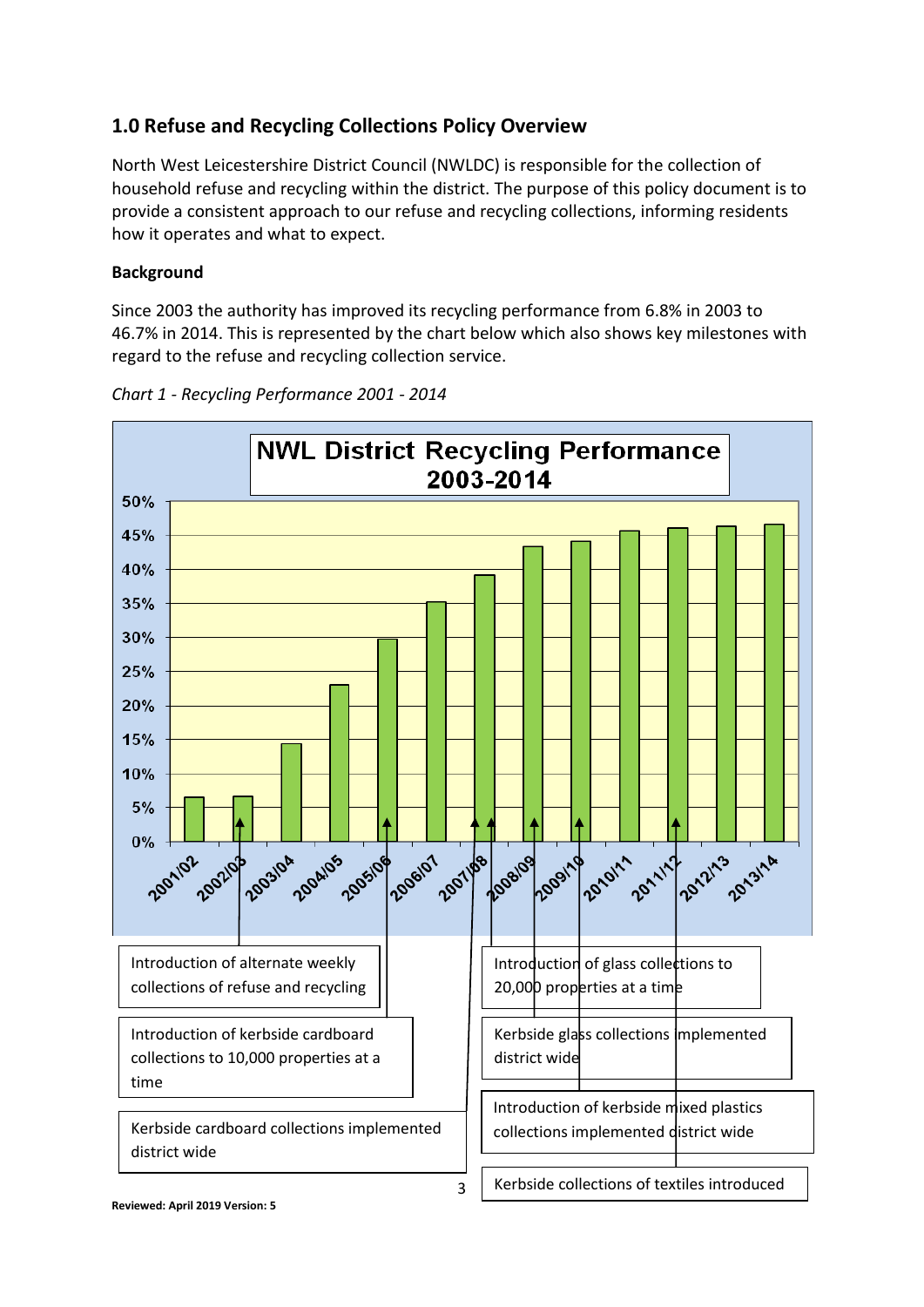*Chart 2 – Waste sent to landfill 2007 - 2014*



This has also had the effect of reducing waste to landfill as can be seen in Chart 2.

On average, every household in the district produces about one tonne of waste every year which is enough to fill a normal single garage from top to bottom. Almost half of this waste is being recycled or composted but well over two-thirds could be recycled if everyone recycled their waste.

The cost of waste collection has also improved reducing from £52.15 per household in 2005/6 to £35.27 in 2013/14. This can be seen in Chart 3 below.

*Chart 3 – Cost of Waste Collection per Household*



**Reviewed: April 2019 Version: 5**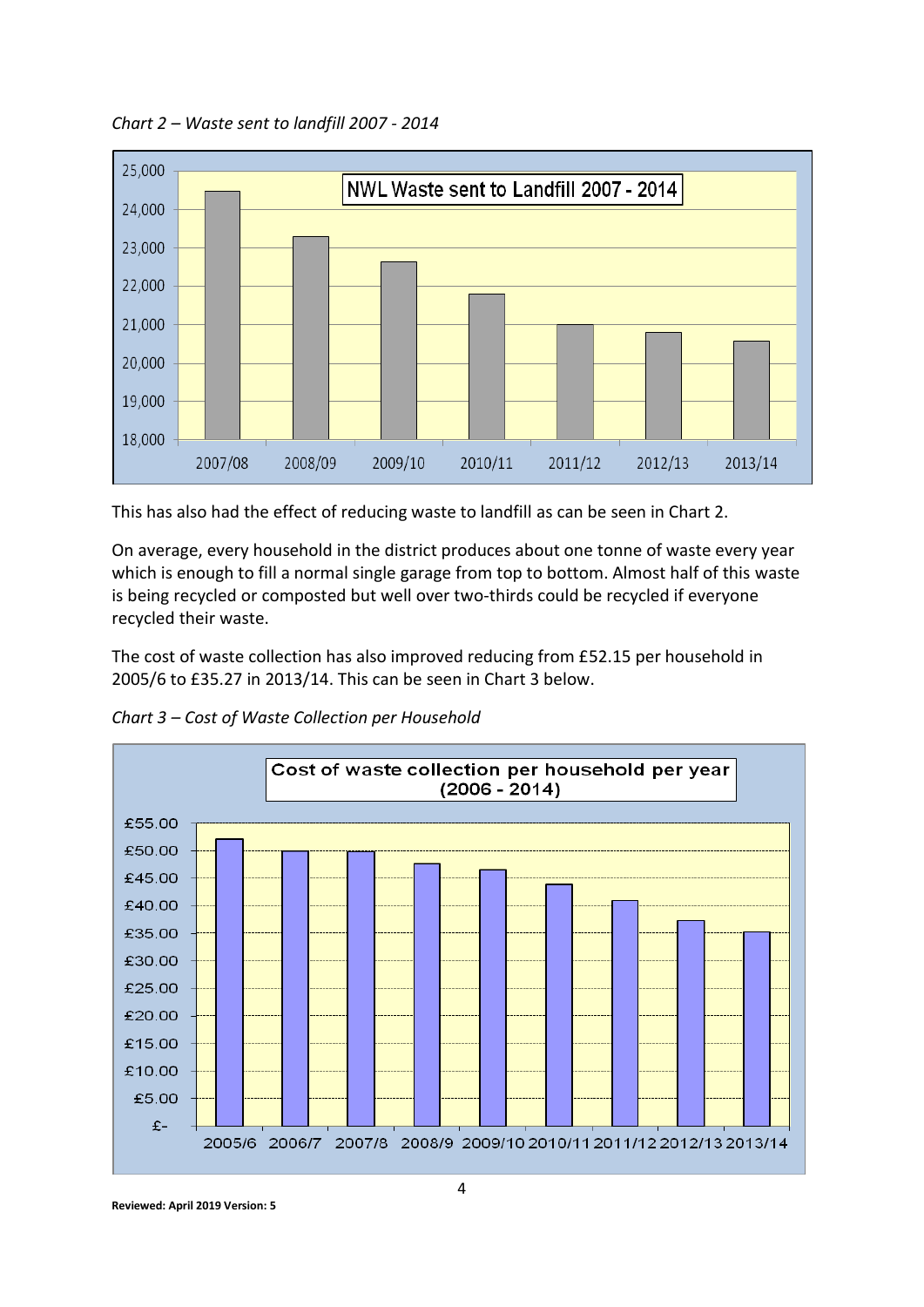#### **Strategy**

The National Waste Strategy 2007, published by DEFRA, sets out national recycling targets for England of 40% by 2010, 45% by 2015, and 50% by 2020. The Strategy can be found [here](https://assets.publishing.service.gov.uk/government/uploads/system/uploads/attachment_data/file/228536/7086.pdf)

NWLDC is a member of the Leicestershire Waste Partnership and is signed up to the Leicestershire Municipal Waste Strategy which was created in 2006 and refreshed in 2011. The ambition of the partnership is to recycle 58% of Leicestershire's waste by 2017. The strategy can be found [here](https://minutes-1.nwleics.gov.uk/Data/Cabinet/201205221700/Agenda/Appendix%201%20-%20att5288.pdf)

In April 2019 NWLDC created a new strategy – "Recycle more…" It is designed to increase the district's recycling rate to 50% by 2021/22. Recycle more... The Plan can be found [here](https://www.nwleics.gov.uk/files/documents/recycle_more_the_plan/Recycle%20more...%20The%20plan.pdf)

NWLDC's method of collecting recycled material at the kerbside is called 'source separated' and has been in place since 2003. In 2006 a Waste Transfer Station was constructed in Coalville to enable NWLDC to store and process recyclables separately to sell directly to reprocessors to attract the highest market price for the material. This method of collection has increased recycling rates whilst also generating significant income to the Council as well as preserving the quality of the materials for recycling.

*Picture 1 – NWLDC's Waste Transfer Station*

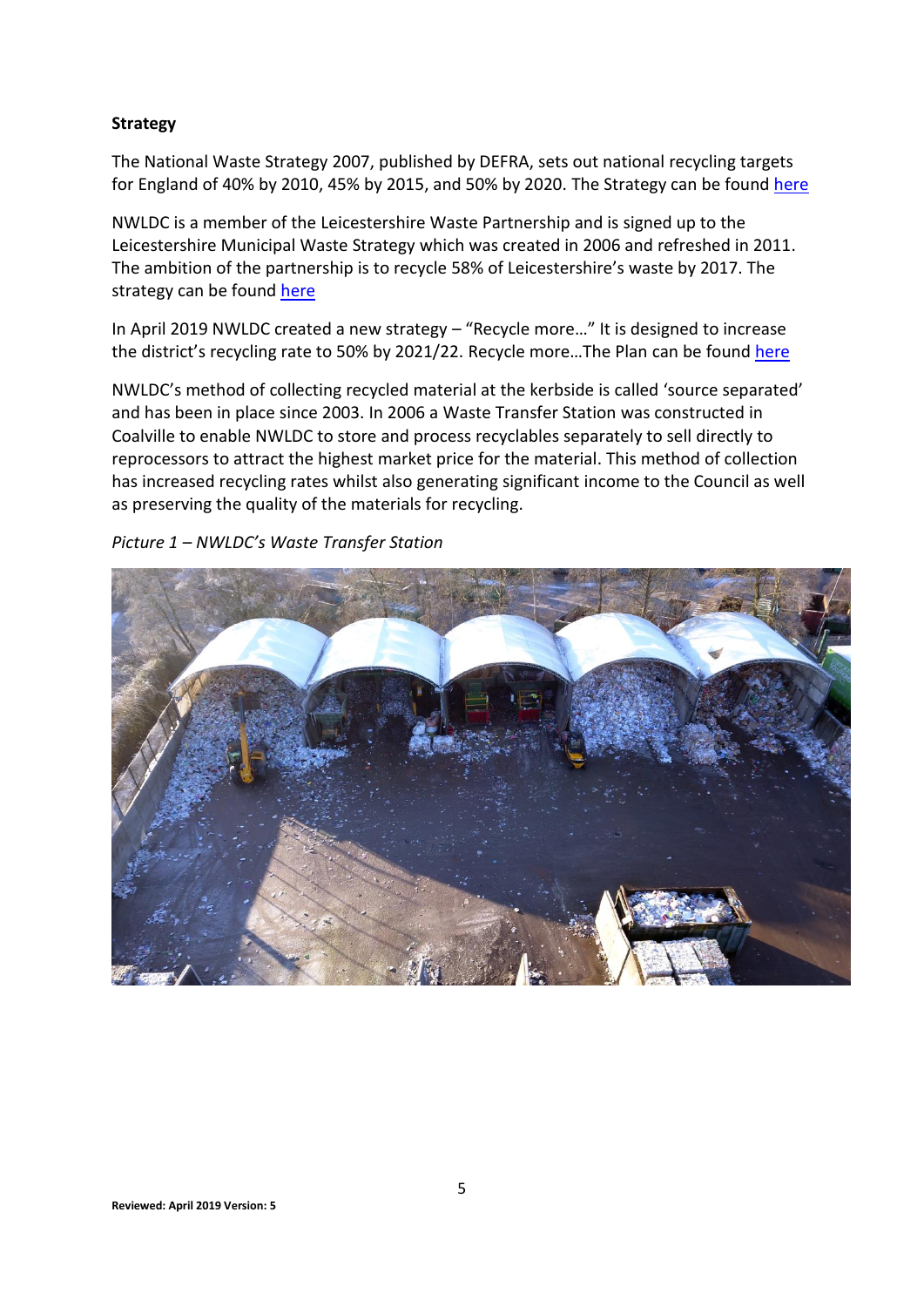## **2.0 NWLDC Waste Charter**

#### **What you can expect from the Council:**

- We will abide by the [waste collection commitment](http://www.nwleics.gov.uk/files/images/waste_collection_commitment_signed/Waste%20Coll%20Commitment%20-%20Scan29%2001%202010.jpg) found on our website.
- We will collect your recycling and waste containers on the same day on an alternate weekly basis; and if we cannot collect we will leave an advice card to let you know why.
- We will return your containers to where they were collected from.
- We will pick up any spillages we cause.
- We will collect your waste and recycling containers from the edge of your property next to the public highway, or otherwise agreed by the Council. Where we have not collected your waste and recycling container(s) which was presented correctly and on time we will return to empty it by the end of the next working day if the failure to empty the container(s) was the fault of the council.

#### **What the Council can expect from you:**

- You will present your waste and recycling containers correctly on the edge of the property next to the public highway so they are highly visible and accessible on the correct collection day by 6.00am.
- You will put the right material in the right container for safety and operational reasons to ensure your waste and recycling materials are collected.
- You will take your waste and recycling containers back in as soon as possible after collection has been made on the same collection day.
- You will use the containers appropriately. For example, putting lids on red boxes to prevent waste escaping and to keep the neighbourhood tidy.
- You will make your own arrangements to dispose of your waste if you did not present your waste on time to avoid adding unnecessary cost to the service.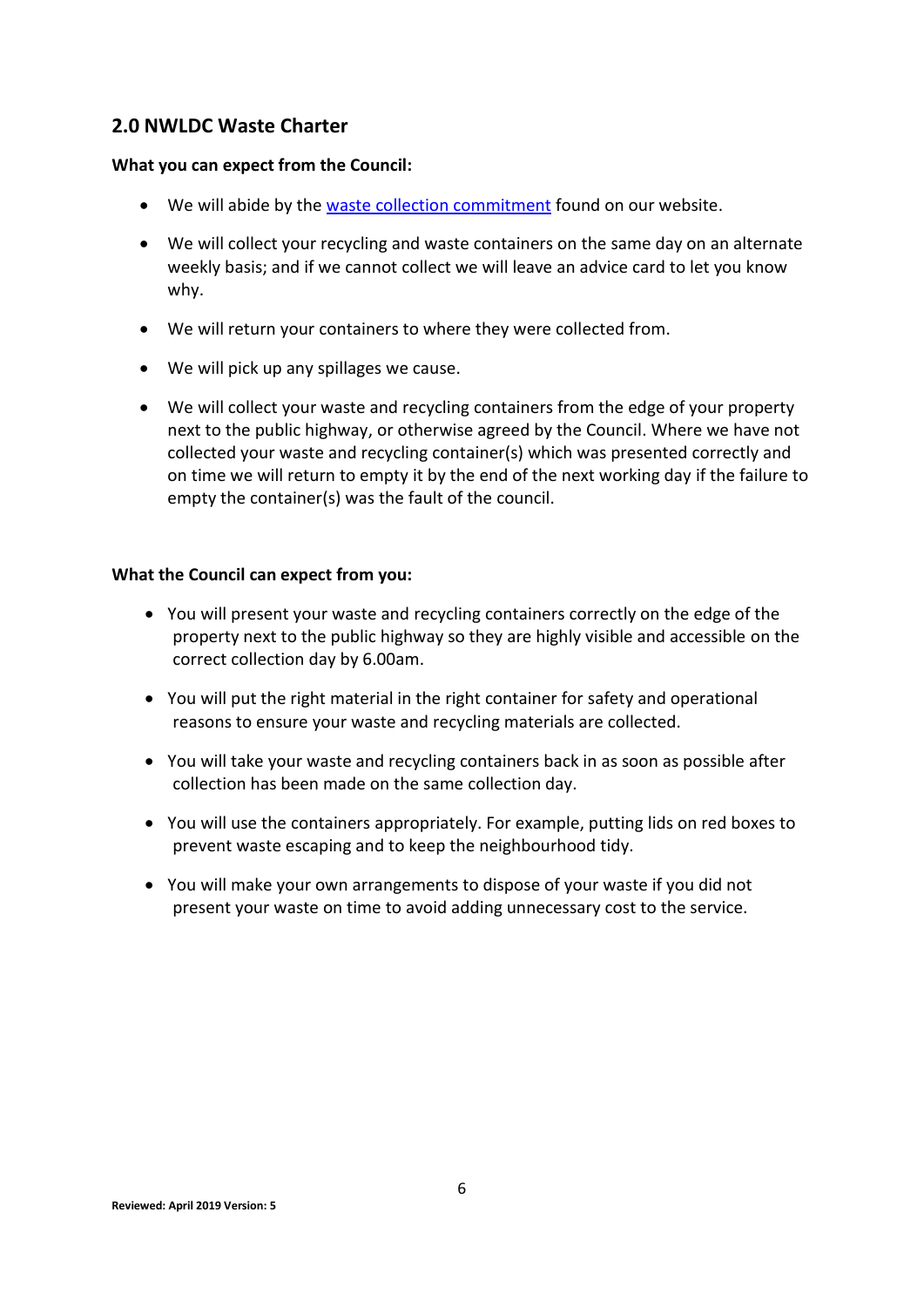# **3.0 Waste and recycling container collection points**

**3.1** Waste and recycling containers must be correctly presented on the edge of the property next to the public highway on the day of collection by 6.00am. Residents are able to find out their collection day by following the link provided here: [http://my.nwleics.gov.uk/my](http://my.nwleics.gov.uk/my-property-finder?address)[property-finder?address](http://my.nwleics.gov.uk/my-property-finder?address)

The rationale is to provide clarity in terms of collection points. Also, it is worth noting that changes to routes are not uncommon. For example, if there is a road closure which necessitates an alternative collection route it can result in containers being collected at different times than is usual. This means it is important to always present containers for collection before 6.00am as the usual time cannot be guaranteed.

**3.2** Properties on the assisted service will be collected from a collection point other than on the edge of the property next to the public highway by prior arrangement with the Council. See section 7.0 for the assisted collections policy.

**3.3** For unadopted or private roads the Council will collect and return containers to where the private road meets the highway and where it is safe to do so. Properties which are serviced by unadopted or private roads and have shared access will present their containers next to the public highway at a dedicated communal bin storage area or at a specific collection point agreed by the Council.

The rationale is to provide clarity to rural properties where shared access causes confusion and where it results in NWLDC vehicles traversing private roads the consequences of which are difficulties in manoeuvring which increases the risk of incidents and accidents; creates liability issues if damage is sustained to private drives; and to provide clarity to developers.

**3.4** The householder will be responsible for ensuring waste and recycling containers are safe to move and handle when presenting them for collection. Wheeled bins must not be over loaded or too heavy to move safely. Wheeled bins will need to have lids fully closed for safety reasons. Wheeled bins which are too heavy or with raised lids will not be collected until they have been made safe. These bins will need to be presented on the next scheduled collection.

**3.5** Refuse side waste which is additional waste left next to the wheeled bins will not be collected and will need to be disposed of safely by the householder as soon as possible. NWLDC may agree to collect side waste in exceptional circumstances but this must be arranged by prior agreement. An example of this would be if a resident moved into a property where the bins were already full with the previous occupiers waste.

**3.6** Recycling containers should contain recyclable waste in a safe manner for the collection crews. That is:

3.6.1 Glass bottles and jars must be kept separate to plastics and cans for safety reasons and kept in a separate red box. Broken glass must not be placed in the red box and should be recycled safely at a recycling bottle bank (bring site) for the safety of the crew.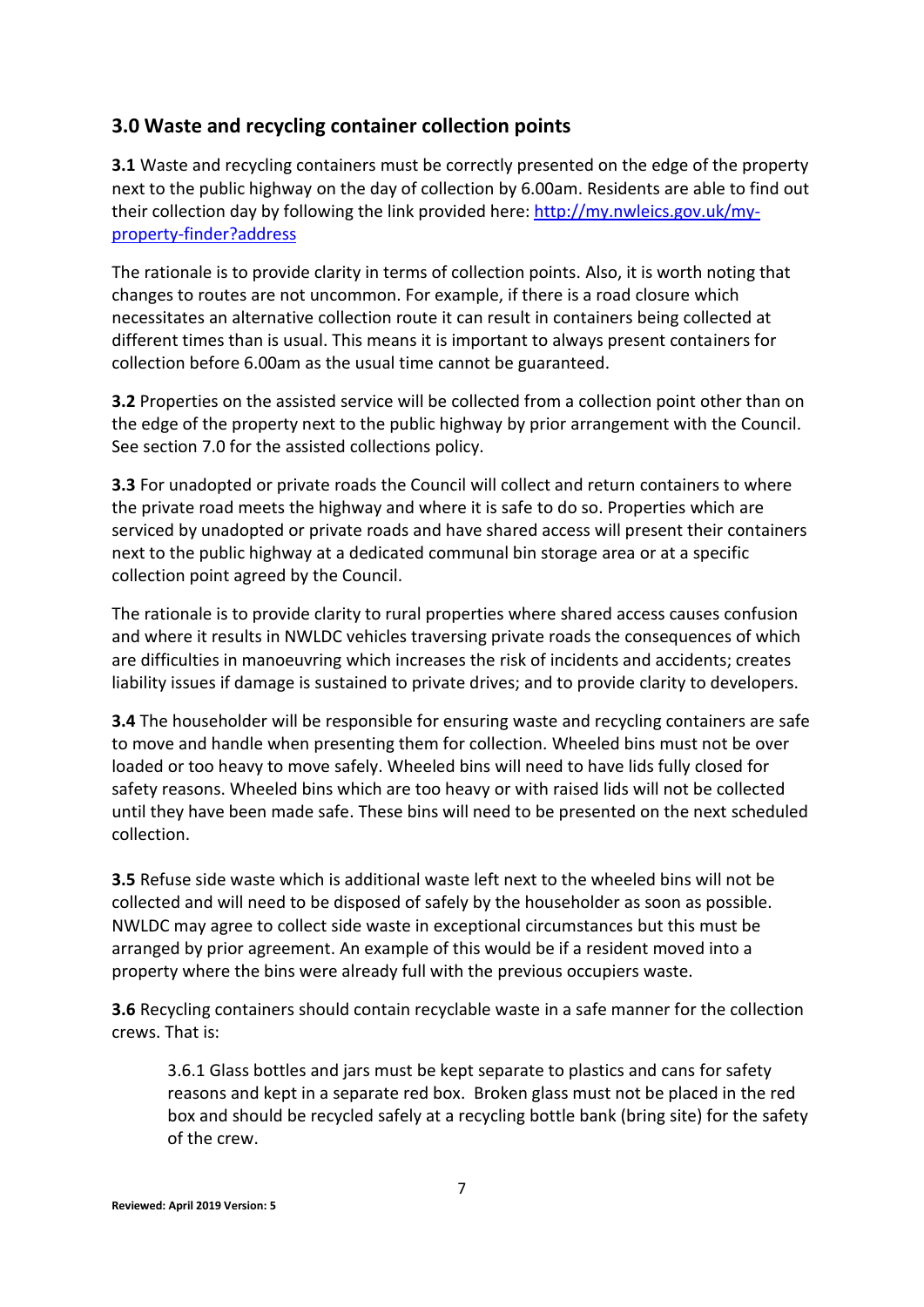3.6.2 Householders are responsible for keeping their wheeled bins and recycling containers in a clean and hygienic condition.

3.6.3 Lids should be used on red boxes; and flaps used on blue and yellow bags to secure the waste and to avoid waste escaping to keep the neighbourhood tidy.

3.6.4 Excess recyclable waste should be placed in red boxes. The Council will supply additional containers on request. This is as a result of plastic bags being detrimental to the value of material and in the process used to separate plastic bottles, pots, tubs, and trays. It is also a safety issue for the waste collectors. Glass must always be in a separate red box.

**3.7** Garden waste bins contaminated with household waste such as; plastic plant pots, trays, bags, food waste, pet waste, rubble, bricks, large quantities of soil or excess sods of turf will not be collected. These items will need to be removed and the bin re-presented on the next scheduled collection.

**3.8** The provision of waste and recycling containers are intended for domestic waste only, not business waste. If a business operates from a domestic property the waste generated by the business will not be collected. The Council operates a waste and recycling collection service for businesses. For further information please click here

**3.9** Reports of non-collection must be reported within two working days of your scheduled collection day. If the council's collectors were at fault the Council will return to empty a waste or recycling container presented on time and correctly by the end of the next working day. All technology available to the Council such as 360° cameras and driver GPS logs will be used to establish what circumstances resulted in the non-collection of the waste or recycling container, so appropriate action can be taken.

The rationale behind this policy is to reduce the time and significant cost of fuel and staff associated with returning to properties who do not present their waste containers on time.

**3.10** If the Council was not at fault, the householder will have the following options:

- Correctly present waste or recycling containers on the next scheduled collection.
- Dispose of the waste at a Household Waste Recycling Centre (HWRC). Locations of the Ashby, Coalville, and Shepshed HWRC's can be found at: [http://www.nwleics.gov.uk/pages/recycling\\_sites](http://www.nwleics.gov.uk/pages/recycling_sites)
- In exceptional circumstances the Council may return. For example, elderly or vulnerable people receiving assisted collection where a non-collection would pose a health hazard.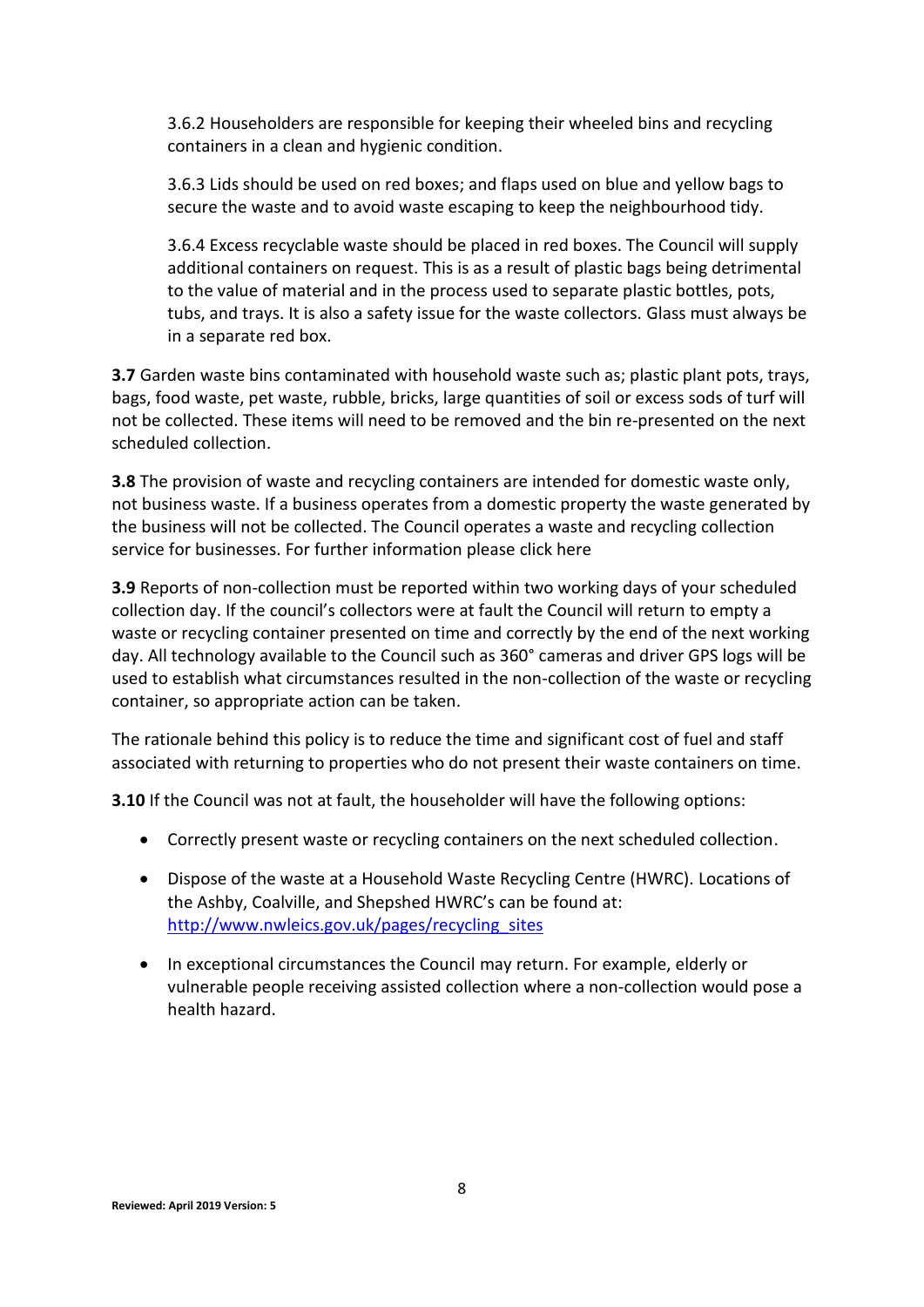#### **4.0 Waste and recycling containers**

**4.1** The Council's policy is to supply new households with between 1 and 3 people who permanently reside at the property with a single 180 litre bin. This is smaller than the current 240 litre supplied as standard capacity. This is to encourage residents to recycle more and reduce waste to landfill. This policy applies to any replacement refuse bins from all households in the District.

**4.2** An option to upgrade from a 180 litre bin to a 240 litre refuse bin for households of 4 or more permanent residents will be permitted at no charge.

**4.3** All applications for additional or larger refuse bins will be considered on an individual case-by-case discretionary basis. For example, if one or more of the residents have a medical condition producing extra waste they can contact NWLDC (contact details provided on page 13). The request will be assessed by an appropriate officer with appropriate checks made in line with data protection requirements. Additional bins or extra capacity for the disposal of nappies will no longer be available since Recycle more... The Plan was adopted by Cabinet on 9 April 2019.

**4.4.** Households are provided with one 240 litre garden waste bin, which is emptied free of charge.

A charge for additional garden waste bins was approved as part of budget plans at a full council meeting on 24 February 2022. From 1 June 2022, the 'additional garden waste service' was made available to residents if they wish to have more than one garden waste bin emptied. The annual charges for this service can be found at www.nwleics.gov.uk/paygardenwaste

Additional garden waste bins must display a valid subscription sticker in order to be emptied. The full terms and conditions for this service can be viewed at www.nwleics.gov.uk/paygardenwaste

Some households are provided with two 140 litre garden waste bins which are only available in exceptional circumstances, such as restricted property access or for customers with mobility issues. Requests for two smaller garden waste bins are reviewed on a case-bycase discretionary basis.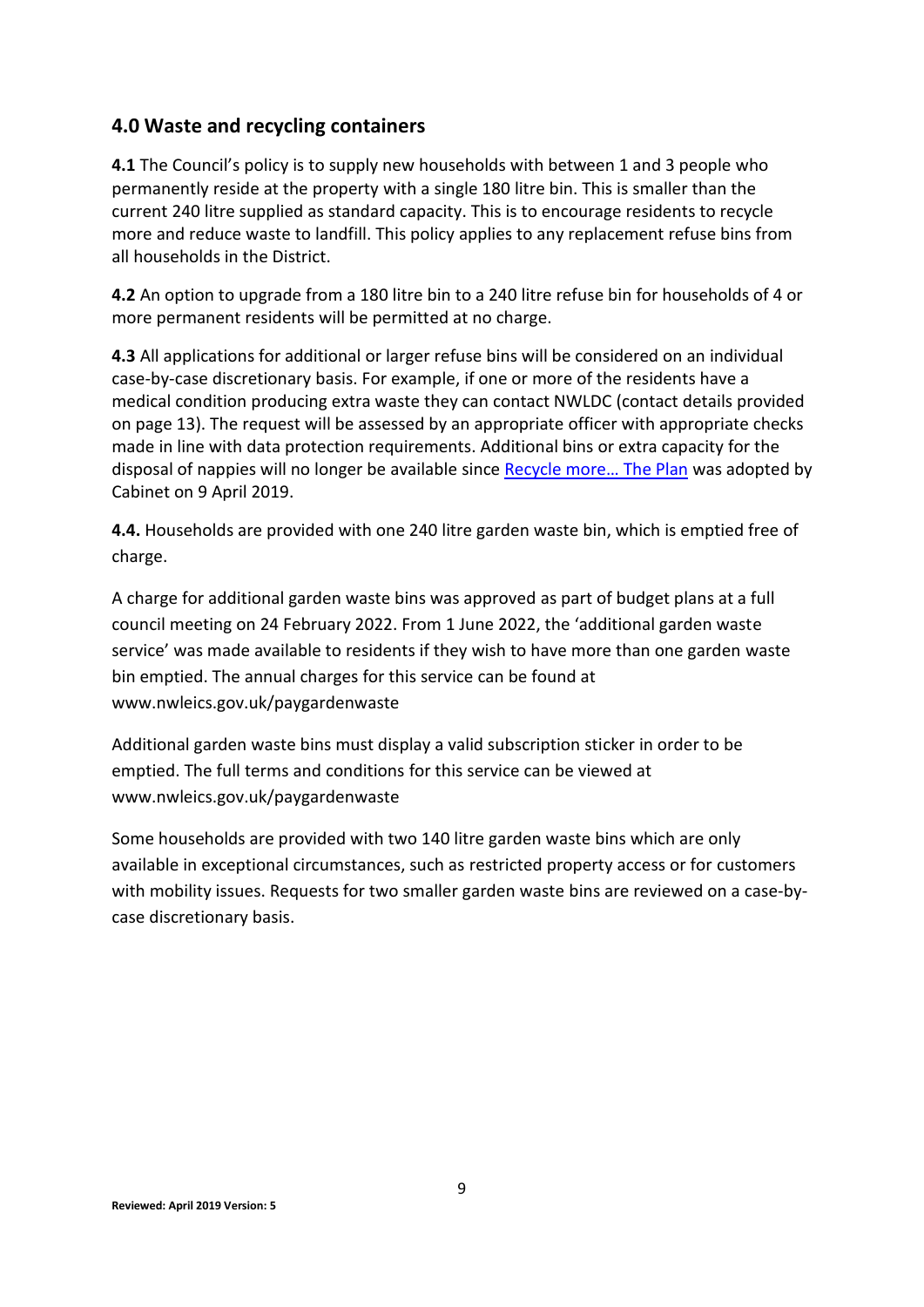# **5.0 Replacement waste and recycling containers**

**5.1** To help prevent waste and recycling containers being lost or stolen we encourage residents to identify their wheeled bins, containers and bags by clearly marking them with their house number. Residents can present waste and recycling containers for collection the night before the collection day and return their containers from the kerbside as soon as possible following collection.

**5.2** It is the responsibility of householder to look after their waste and recycling containers so they are not damaged; for example, not disposing of heavy items such as bricks or rubble in the wheeled bin.

**5.3** Replacement containers which have been lost, stolen or damaged are currently provided free of charge. However, if residents either misuse or damage their domestic or garden wheeled bin there will be a charge to replace it.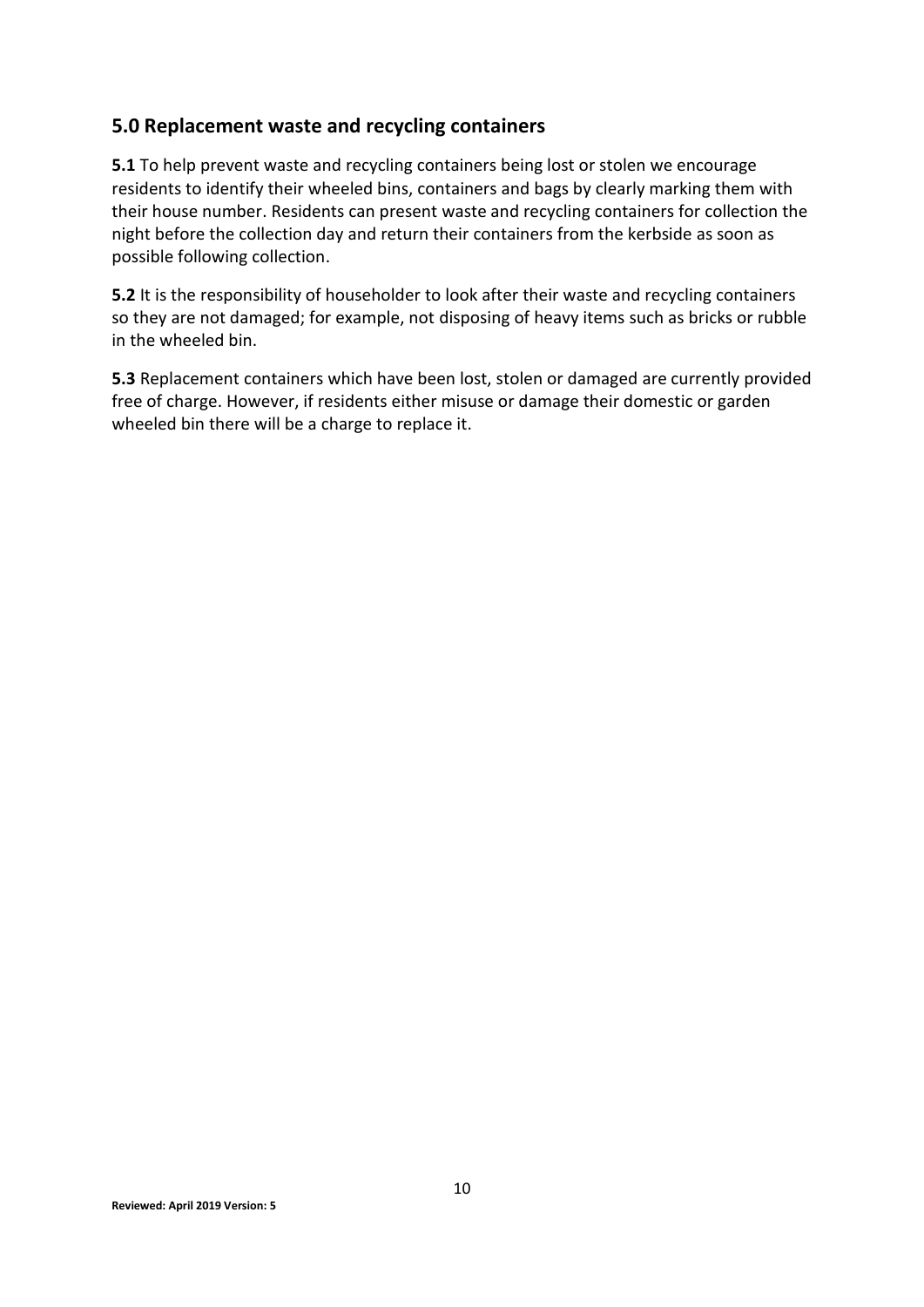# **6.0 Assisted collections (Exemption service)**

- **6.1** An assisted collection is a service NWLDC offers to residents who either live alone or if all occupiers in the property cannot present their waste and recycling containers at the edge of their property or at the kerbside for collection due to the following reasons:
	- Age
	- Infirmity
	- Illness or disability

An assisted collection permits qualifying residents to have their waste and recycling containers collected and returned from an agreed place on their property; and is only available if there is no one else in the household who is able to do this.

**6.2** To arrange an assisted collection, residents should contact NWLDC. This service is only for those who meet the criteria. To support a request for the service an appropriate officer may ask to see evidence and make enquiries of the applicant to ensure the criteria is met. This may include a visit or phone call to discuss and ascertain whether the criteria are met. Any information provided will be treated in accordance with the Data Protection Act.

**6.3** We undertake regular reviews of the properties on our assisted collection service; this ensures only those qualifying for the service receive it. This is done either over the phone, by letter or a personal visit by an appropriate officer periodically. In some cases it may be necessary to undertake a visit to the property to satisfy the authority that the criteria is being met.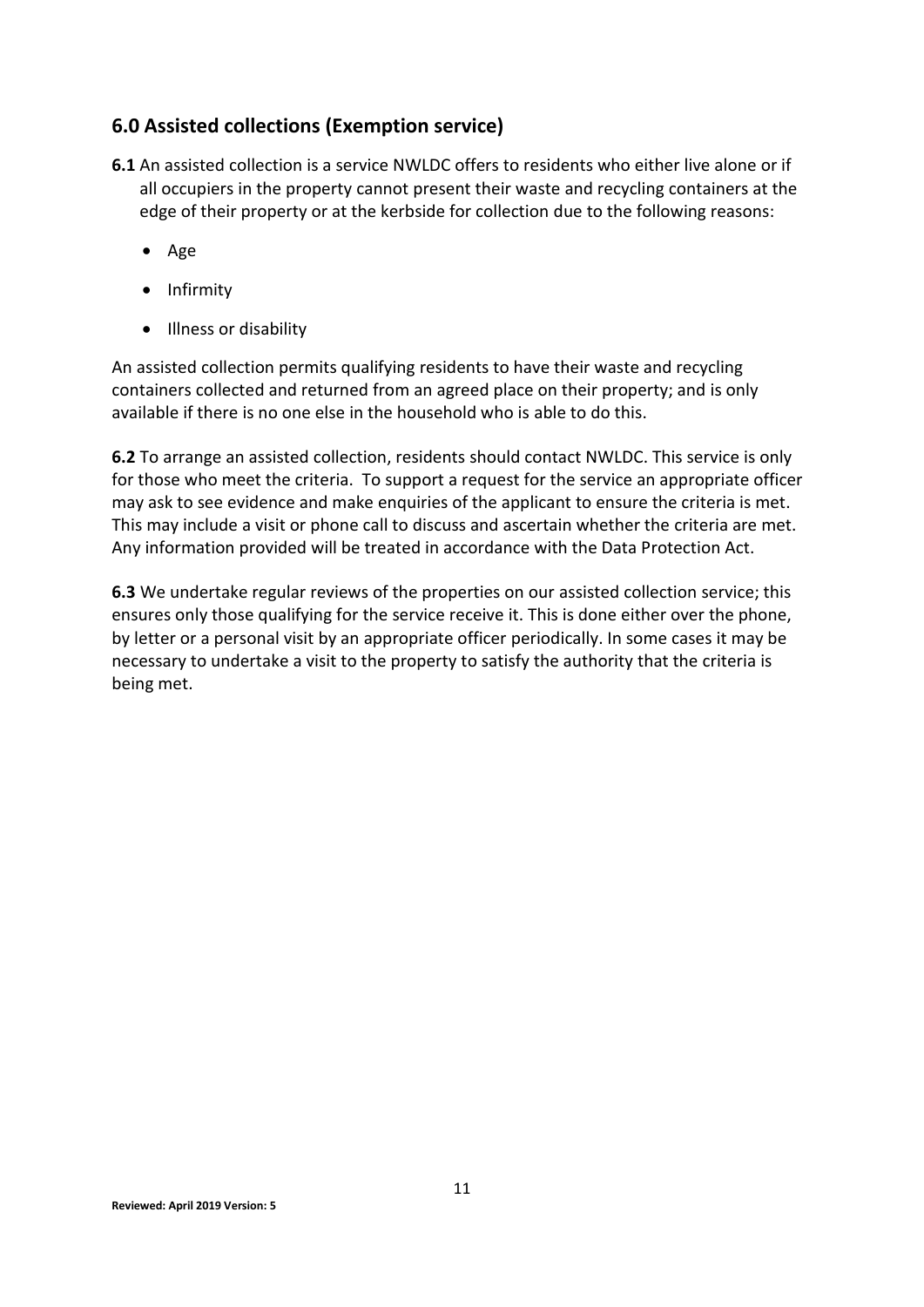# **7.0 Other wastes including; bulky Item, clinical waste and special collections**

#### **7.1 Bulky items**

Bulky items such as furniture or large appliances can be collected by prior arrangement with NWLDC. Items must be left outside at the front of the property in an accessible manner for collection. Concessions are offered to those residents in receipt of; Council Tax Benefit, Housing Benefit, Income Support, Carer's Allowance, Employment Support Allowance – Income based (ESA – Income based), Jobseeker's Allowance – Income based (JSA – Income based), Working Tax Credit or Universal Credit (standard allowance) To arrange a bulky waste collection please contact the Council, the contact details are on page 13.

For current charges and concessionary rates please refer to the website address: [http://www.nwleics.gov.uk/pages/bulky\\_waste](http://www.nwleics.gov.uk/pages/bulky_waste)

For more information regarding which bulky items are accepted or not accepted for collection, please follow the link provided here: http://www.nwleics.gov.uk/files/documents/list\_of\_acceptable\_items\_01\_04\_08\_pdf/List of Acceptable Items 01.04.08.pdf.htm

#### **7.2 Clinical waste**

Those residents who have a medical condition which produces clinical waste can arrange for this to be collected by NWLDC. Yellow bags for waste contaminated with blood or other bodily fluids or dedicated yellow sharps containers for medical syringes can be collected.

Your hospital/health care provider will contact NWLDC to arrange collection of the yellow bags. For dedicated yellow sharps containers, which are provided by a GP or pharmacist, residents need to contact the NWLDC once they have six or more full yellow sharps containers. Residents can arrange clinical waste collections by contacting the NWLDC. The yellow bags are supplied by the NHS and not NWLDC.

The collection day for clinical waste is on a Tuesday and all requests need to be made by midday on the preceding Monday. We ask residents not to present clinical waste on the kerbside due to the nature of the material, instead leave it in a place as arranged with the NWLDC. Clinical waste needs to be left out for collection by 6.00am on the collection day.

#### **7.3 Special collections**

Businesses who have an accumulation of waste, including fly-tipped waste on their land can arrange special collections – prices are on application by emailing the NWLDC's Trade Waste Collection Service at [recycling@nwleicestershire.gov.uk](mailto:recycling@nwleicestershire.gov.uk)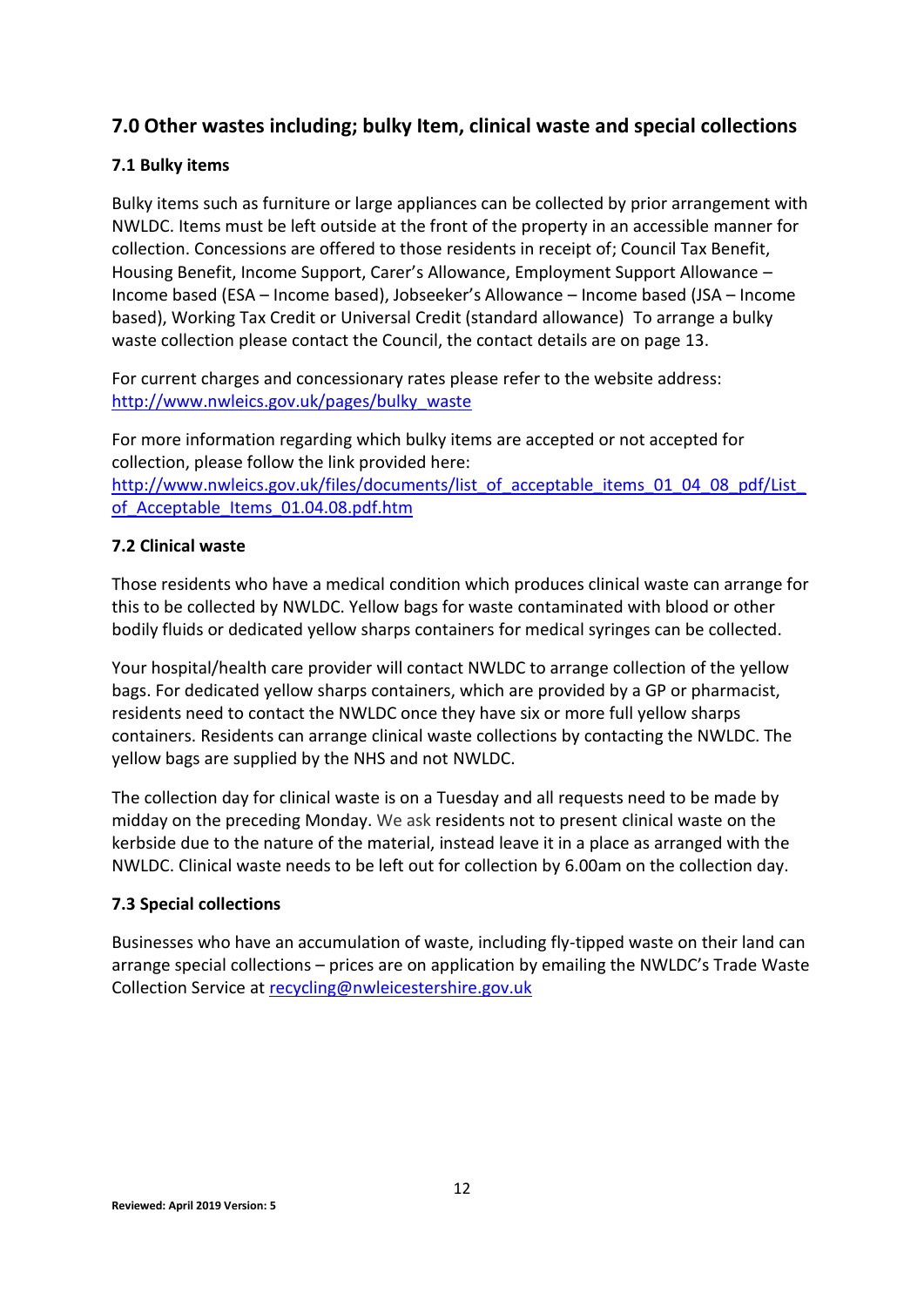### **8.0 Policy review details**

This policy does not have a fixed review date and is subject to ongoing review.

From time to time minor changes to the policy may be required to account for potential changes to operational practices or for practical reasons.

If the change is deemed to have a minor effect on District residents the policy will be amended by the Director of Services in consultation with the Portfolio Holder.

For changes to the policy which the Director of Services in consultation with the Portfolio Holder consider will have a significant impact to residents of the District then these changes will be presented to Cabinet for their approval

Any changes will be summarised and a notice placed on the relevant pages of the Council's website.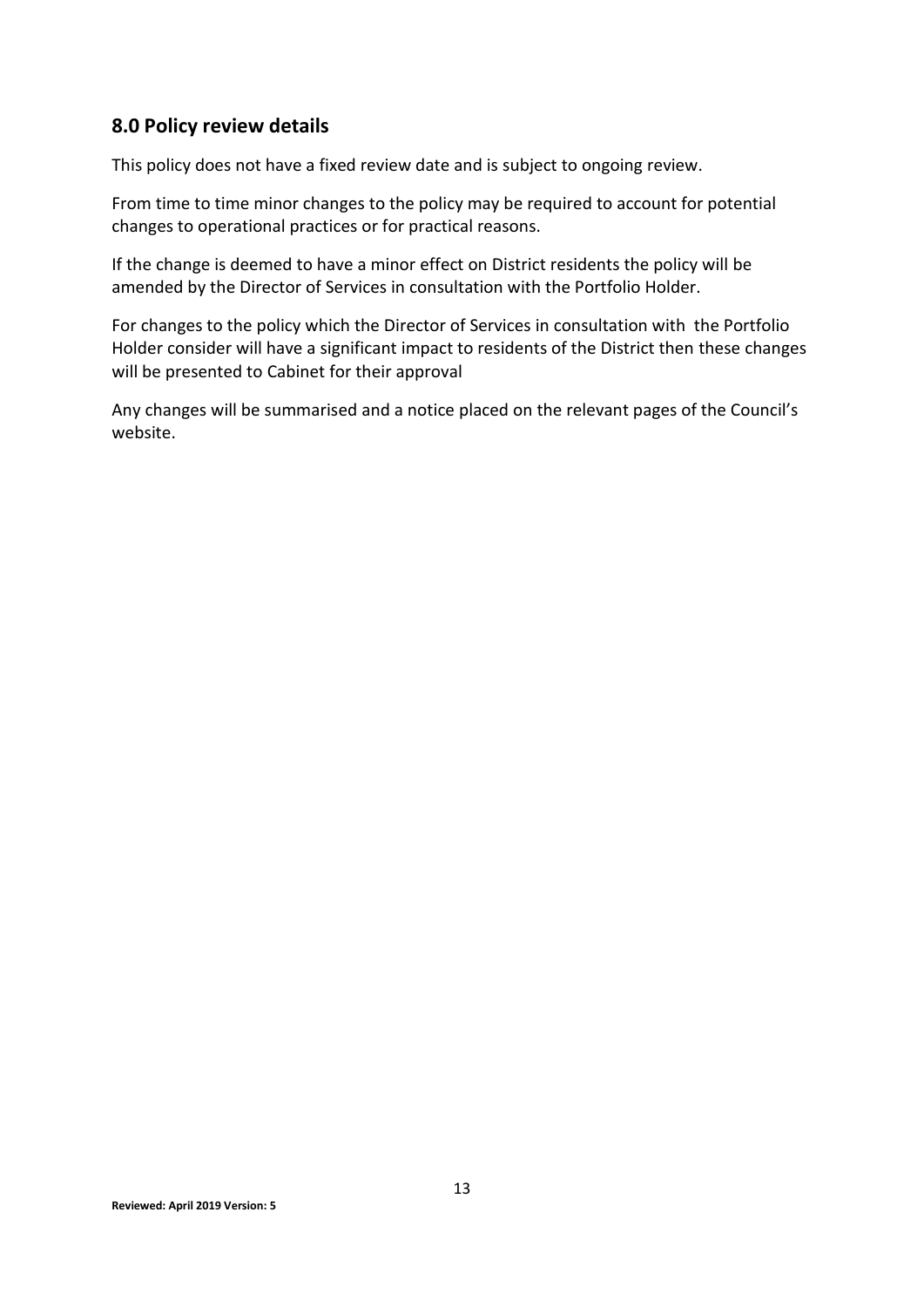## **9.0 Contact details**

**Email:** [customer.services@nwleicestershire.gov.uk](mailto:customer.services@nwleicestershire.gov.uk)

**Website:** [http://www.nwleics.gov.uk](http://www.nwleics.gov.uk/)

Follow us on Twitter for waste and recycling:



**Address:** North West Leicestershire District Council Council Offices Whitwick Road Coalville Leicestershire LE67 3FJ